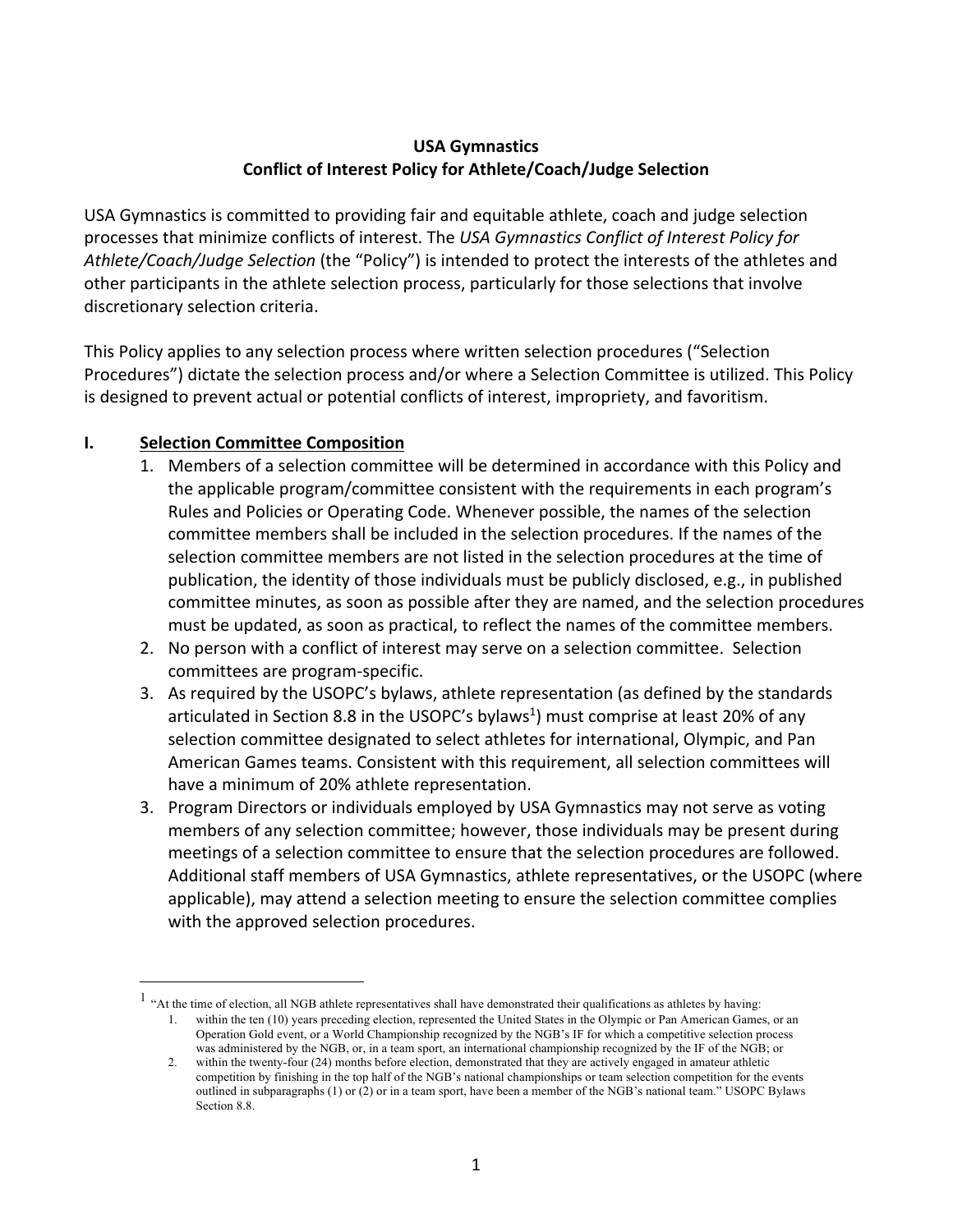- 4. Individuals employed or contracted by USA Gymnastics to oversee the national team program of a specific discipline, such as a National Team Coordinator or High Performance Director, may serve as a voting member of a selection committee, provided they do not have a conflict of interest.
- 5. No individual may be paid for his or her service on a selection committee. However, USA Gymnastics may compensate individuals who serve on selection committees for other work performed for USA Gymnastics, such as work as a camp clinician and/or other high performance-related tasks, so long as his/her participation on the selection committee is approved by the Ethics and Grievances Committee.
- 6. An athlete, coach, or judge serving on a selection committee may not select him/herself.

## **II. Definition of a Conflict of Interest**

This Policy applies to any individual participating on a selection committee, with or without voting rights. A conflict of interest, as it applies to USA Gymnastics team selection, is defined below. Individual programs may incorporate additional or more restrictive conflict of interest requirements than required by the Policy.

An individual who has an Affiliation with a person (e.g. athlete or coach) in contention for the applicable team selection has a conflict of interest. Affiliation means any of the following:

- a. Personal coach of a contending athlete or a member of the athlete's coaching staff (i.e., head or assistant coach in a club program or a member of a collegiate coaching staff).
- b. Former personal coach, or coaching staff member, of a contending athlete, coach or judge. A former coach no longer has a conflict of interest after two years have passed since they last coached a contending athlete. A coach who previously served as part of a coaching staff for a delegation representing the U.S. where a contending athlete was part of the same delegation is not considered to have a conflict of interest.
- c. A known future personal coach, or coaching staff member, of a contending athlete (e.g., a collegiate coach at the university where a contending athlete has committed).
- d. For athlete representatives, or a retired athlete turned coach/judge/administrator, a former teammate (same training club) of a contending athlete; an athlete who trained in the same gymnastics club more than two years prior is not considered to have an affiliation. An athlete who previously competed with a contending athlete on the same team representing the U.S. is not considered a conflict.
- e. Financial or business relationship with a contending athlete, coach or judge.
- f. Employed by, or has an ownership interest in, a gymnastics club where the contending athlete is training or has previously trained within the past two years.
- g. Any other past, present, or known future personal or professional relationship with a contending athlete, coach or judge that could compromise an individual's ability to participate in the selection process in an unbiased manner.
- h. Any of the above Affiliations by a Related Person to the selection committee member. A Related Person is any person who is related by blood or marriage, or whose relationship with the selection committee member is similar to that of persons who are related by blood or marriage, including a spouse, domestic partner, parent, sibling, child, grandchild, or the spouse of any of these, or an individual living in the same home as the selection committee member.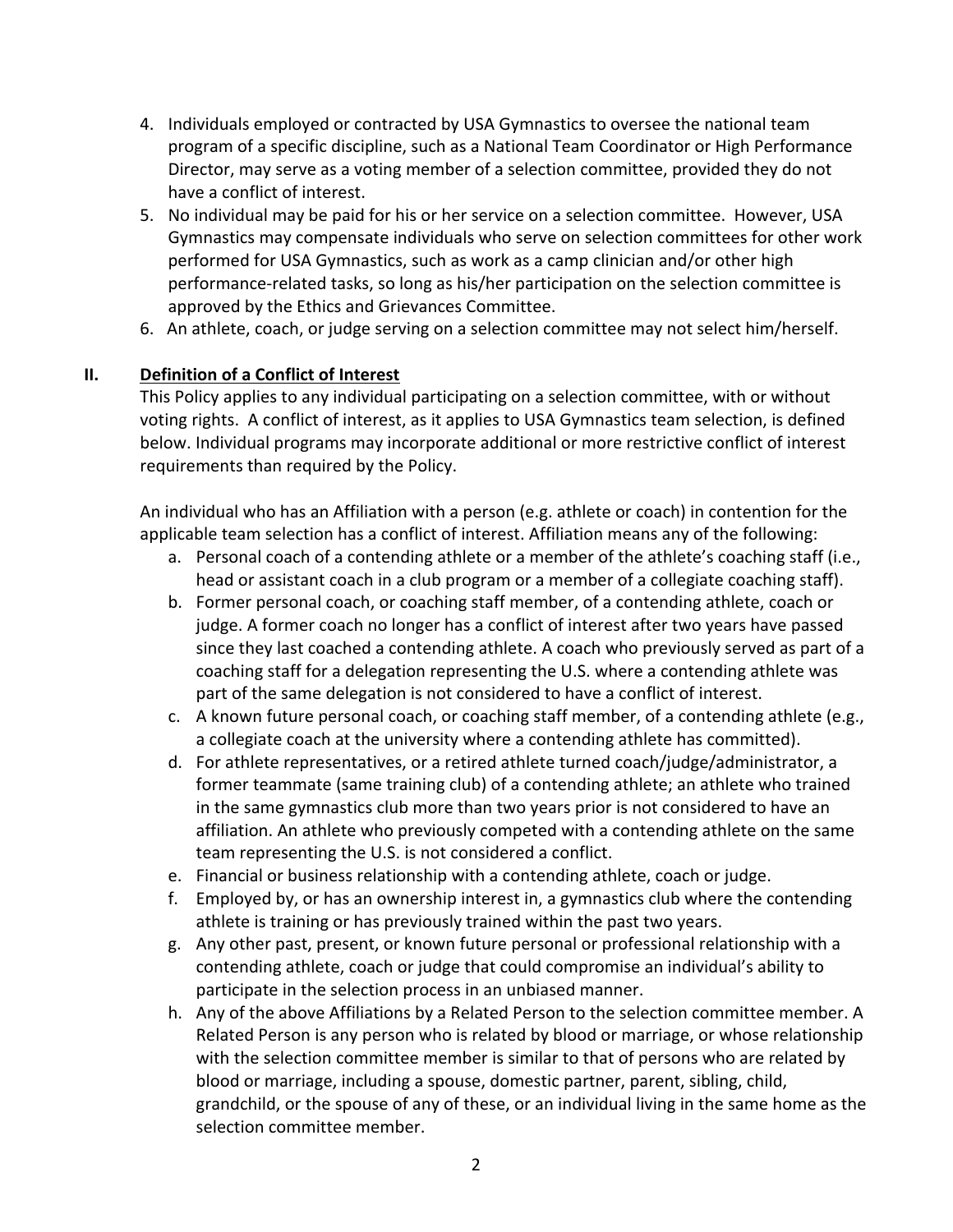i. Any person related (as defined above) to a contending athlete, coach, judge has a conflict of interest.

# **III. Who Determines if a Conflict of Interest exists?**

- 1. *Duty to Disclose*. Individuals have an affirmative duty to disclose any actual or potential conflicts known before the start of the selection process. If a member of the selection committee fails to disclose a conflict of interest, and the Ethics and Grievance Committee later determines that a conflict exists, the selection committee member is barred from participating on any USA Gymnastics selection committee for two years.
- 2. *Ongoing Duty to Evaluate and Disclose.* At the beginning of the selection process, it is not always known if a conflict exists, or will continue to exist, especially when the selection process spans multiple competitions. For example, a selection committee member may initially have a conflict with a contending athlete. But once that athlete is no longer in contention for team selection (e.g., did not meet a selection score to advance in the selection process, suffered an injury, etc.), the selection committee member no longer has a conflict of interest. Each committee member has an affirmative duty throughout the selection process to monitor and disclose whether an actual or potential conflict exists (and may refer any questions to the Ethics and Grievance Committee, as set forth in Section IV below).
- 3. *Ethics & Grievance Committee*. USA Gymnastics' Ethics and Grievance Committee is a standing committee under USA Gymnastics bylaws and has the authority to determine whether a conflict of interest exists and to make any other determinations regarding conflicts of interest. In making its decisions, the Ethics & Grievance Committee shall err on the side of the athlete, meaning that if there is any question about whether a conflict of interest exists that warrants removal, the conflicted individual shall be removed from the process. The minutes of the Ethics and Grievance Committee's meetings shall reflect when an actual or potential conflict of interest is identified, including through self-disclosure by a selection committee member, and how that conflict was addressed.
- 4. *Conflict Review*. An individual, a program, or a committee may request that the Ethics and Grievance Committee evaluate any alleged conflict of interest. The request must be made before the start of the selection process, or as soon as possible after a potential conflict has been identified, whether by the selection committee member or otherwise.
- 5. *Athlete, Coach and Judge Rights*. Any participant who is involved in a selection process governed by this Policy who believes that a member of a selection committee is conflicted has the right to anonymously request that the Ethics and Grievance Committee evaluate the potential conflict. Such request should be made as soon as the participant identifies a possible conflict, and in all cases before the start of the final selection competition.

## **IV. What must be done when a Conflict of Interest exists?**

- 1. An individual with a conflict of interest must recuse himself or herself from the selection process pursuant to Section V, Recusals and Removals.
- 2. A potential or actual conflict of interest must be disclosed or raised as soon as an individual is aware of the potential conflict and in all cases before the final selection event. A conflict of interest is deemed waived if it is not raised before the final selection event.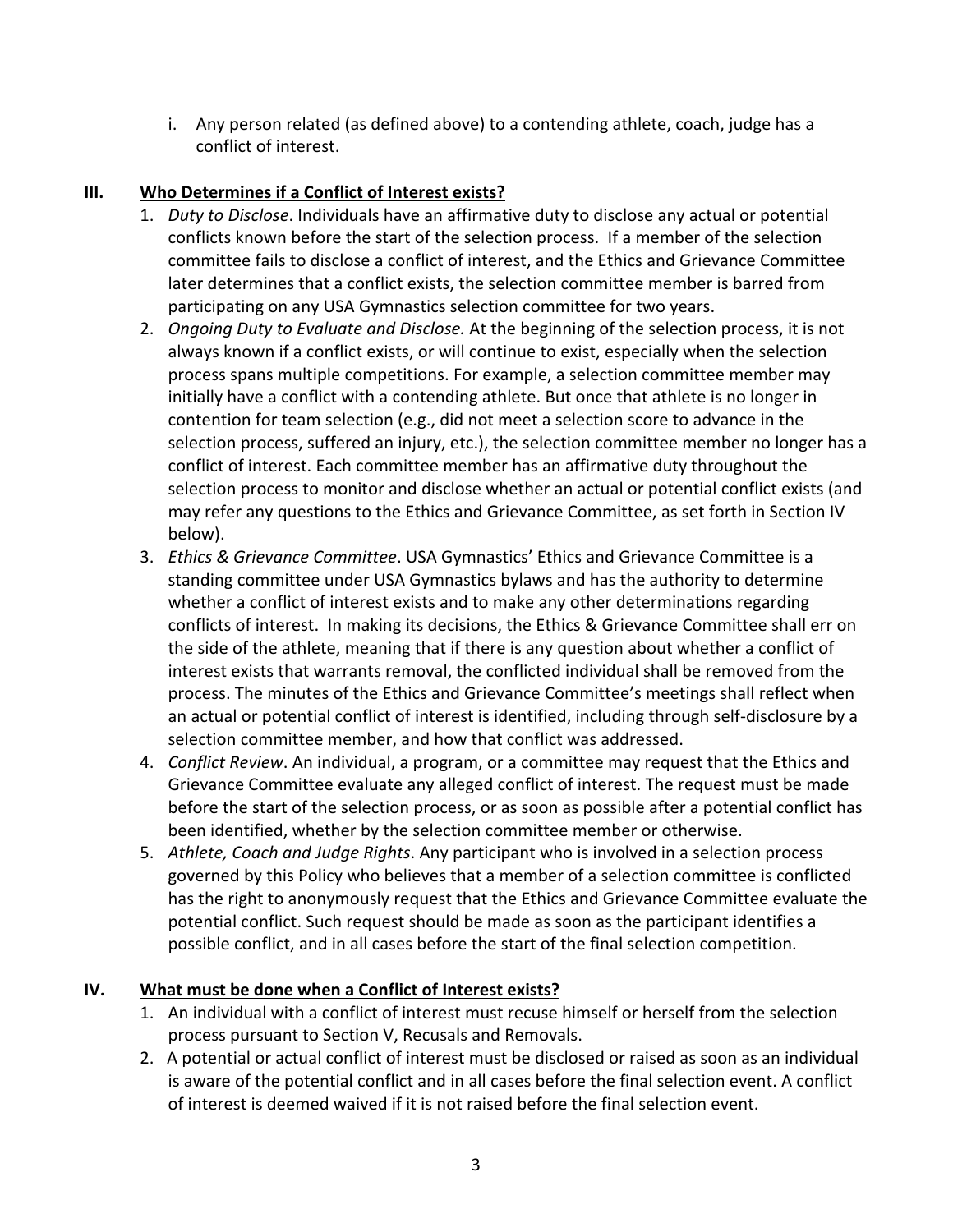- 3. The Ethics and Grievance Committee shall evaluate the potential conflict of interest as soon as practical after the potential conflict is brought to the Committee's attention. All actual or potential conflicts of interest must be addressed before the final selection event. The individual with the potential conflict of interest may not participate in the selection process until a decision has been made.
- 4. An individual on the committee responsible for drafting the selection procedures, who has a known conflict of interest at the time of drafting those procedures, must recuse himself or herself from the drafting process pursuant to Section V, Recusals and Removals. Program Directors employed by USA Gymnastics may serve on the committee to draft the selection procedures.

## **V. Recusals and Removals**

- 1. If a conflict of interest exists, then the affected selection committee member must recuse himself or herself from the selection committee for the duration of the conflict. If an individual fails to recuse himself or herself, then the Ethics and Grievance Committee can remove that individual from the selection committee.
- 2. Selection Procedures must identify the committee responsible for naming a replacement member of the selection committee in the case of a vacancy, or, when a selection committee member is unable to fulfill the obligations of the selection committee.
- 3. Recusals or removals may be specific to a gender/discipline. For example, when selecting the World Championships Team for acrobatic gymnastics, a selection committee member may need to recuse himself or herself or be removed for the selection of women's pairs due to a conflict of interest with the contending women's pairs athletes, but may participate on the selection committee for the selection of mixed pairs because no conflict exists with the athletes in contention for mixed pair selection.
- 4. A recused or removed committee member may not be seated with the selection committee members during the final selection competition to the extent possible.
- 5. A recused or removed committee member may not communicate, participate, or be physically or electronically present before or during a selection committee meeting, except as expressly invited under Part V.6 below.
- 6. A recused or removed committee member must not attempt to influence other members of the committee in the selection process. However, a recused or removed committee member who has relevant and necessary information with respect to athlete performance, may, if requested by the selection committee, provide such information to the committee so long as such information is provided in a fair and unbiased manner.

### **VI. Replacement of an Athlete Representative**

Replacement of a conflicted athlete representative is as follows:

- 1. Whenever possible, a conflicted athlete representative must be replaced by another athlete within the same discipline.
- 2. The replacement athlete must meet the standards listed in Section 8.8 of the USOPC bylaws.
- 3. The committee designated in the selection procedures to determine replacements shall recommend a replacement athlete representative.